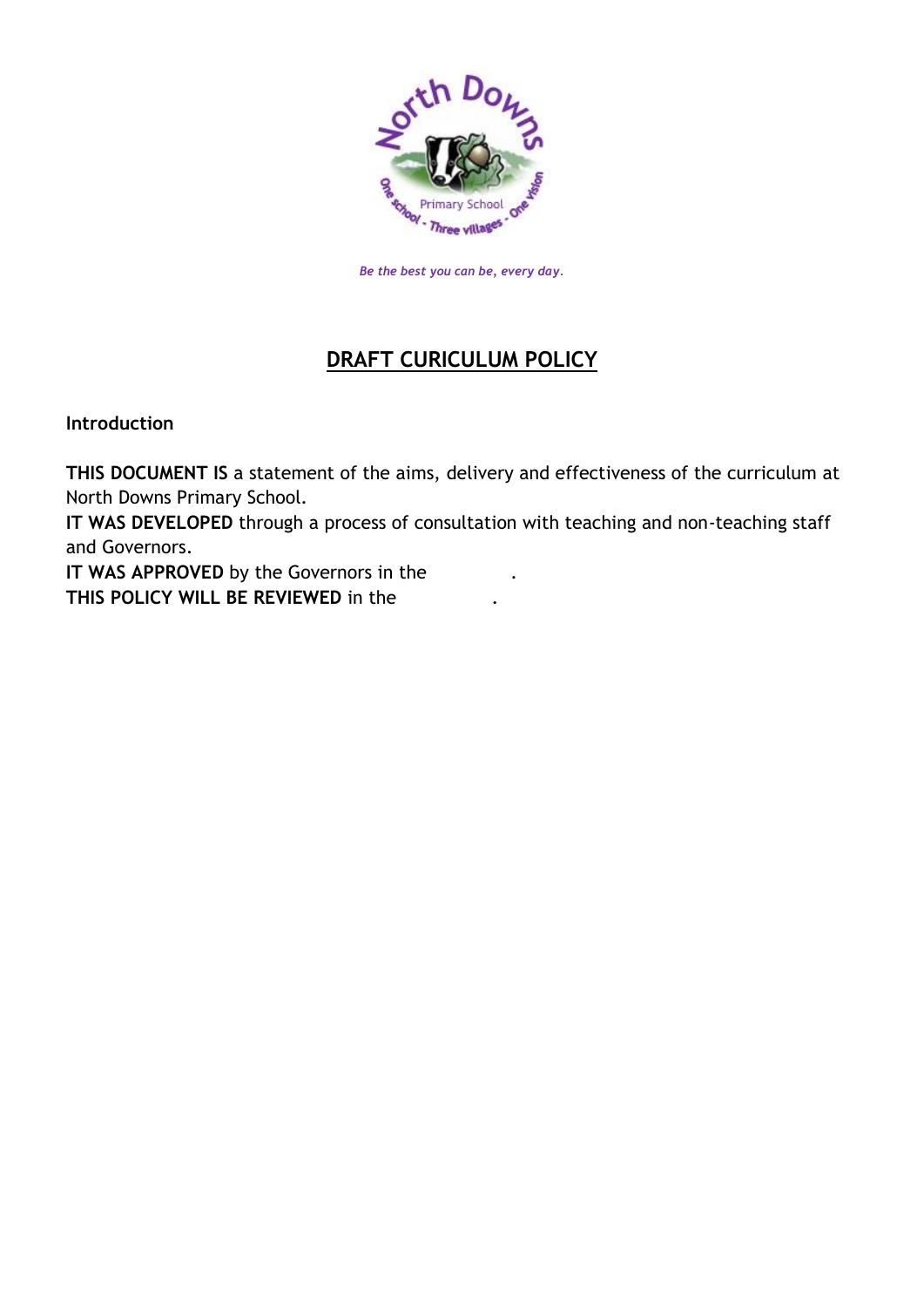# **1. Curriculum aims**

The curriculum is the vehicle through which we ensure that all our children receive a broad, balanced and exciting curriculum. It is the planned activities that we organise in order to promote learning, personal growth and development intended to promote an interest in learning that will carry on throughout the child's life.

#### **WHAT DO WE WANT OUR CURRICULUM TO DELIVER FOR OUR PUPILS?**

- Learning which is interesting and purposeful to them
- Teaching which shows them what good looks like
- Demonstrate that there are different ways learning can be acquired
- An engagement with learning
- Skills/Attitudes/Knowledge, built on each year.

#### **HOW DO WE WANT TO DO THIS?**

- By probing their understanding through effective questioning
- By creating a culture which celebrates success
- By assessing, evaluating and observing
- By consistently demonstrating high expectations for all
- By encouraging positive relationships
- By ensuring we are always ahead of the problem

#### **WHY DO WE WANT THIS FOR OUR PUPILS?**

- To empower the children to take control over their learning
- To enable them to make effective and right choices
- To encourage their independence
- To enable the children to move themselves forward
- To motivate them to succeed
- To help them understand the way knowledge is acquired and the affect it has on us

# **2. Legislation and guidance**

This policy reflects the requirements of the [National Curriculum programmes of study,](https://www.gov.uk/government/collections/national-curriculum) which all maintained schools in England must teach.

It also reflects requirements for inclusion and equality as set out in the [Special Educational Needs and](https://www.gov.uk/government/publications/send-code-of-practice-0-to-25)  [Disability Code of Practice 2014](https://www.gov.uk/government/publications/send-code-of-practice-0-to-25) and [Equality Act 2010,](http://www.legislation.gov.uk/ukpga/2010/15/part/6/chapter/1) and refers to curriculum-related expectations of governing boards set out in the Department for Education's [Governance Handbook.](https://www.gov.uk/government/publications/governance-handbook)

In addition, this policy acknowledges the requirements for promoting the learning and development of children set out in the [Early Years Foundation Stage \(EYFS\) statutory framework.](https://www.gov.uk/government/publications/early-years-foundation-stage-framework--2)

# **3. Roles and responsibilities**

#### **3.1 The governing board**

The governing board will monitor the effectiveness of this policy and hold the Headteacher to account for its implementation.

The governing board will also ensure that:

A robust framework is in place for setting curriculum priorities and aspirational targets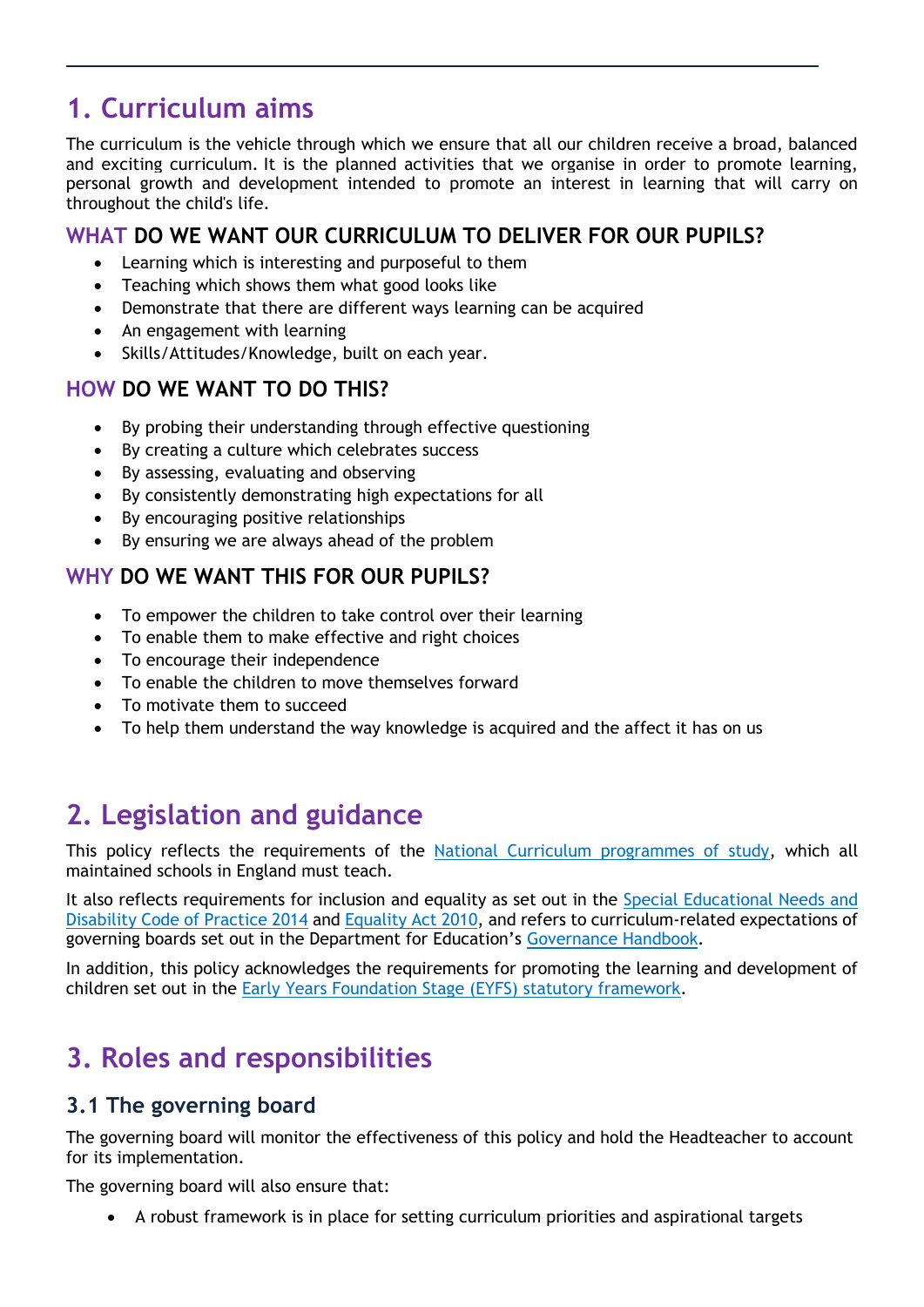- Enough teaching time is provided for pupils to cover the National Curriculum and other statutory requirements
- The school implements the relevant statutory assessment arrangements
- It participates actively in decision-making about the breadth and balance of the curriculum
- It fulfils its role in processes to dis-apply pupils from all or part of the National Curriculum, where appropriate, and in any subsequent appeals

#### **3.2 Headteacher**

The Headteacher is responsible for ensuring that this policy is adhered to, and that:

- All required elements of the curriculum, and those subjects which the school chooses to offer, have aims and objectives which reflect the aims of the school and indicate how the needs of individual pupils will be met
- The amount of time provided for teaching the required elements of the curriculum is adequate and is reviewed by the governing board
- Where appropriate, the individual needs of some pupils are met by permanent or temporary disapplication from all or part of the National Curriculum
- They manage requests to withdraw children from curriculum subjects, where appropriate
- The school's procedures for assessment meet all legal requirements
- The governing board is fully involved in decision-making processes that relate to the breadth and balance of the curriculum
- The governing board is advised on whole-school targets in order to make informed decisions
- Proper provision is in place for pupils with different abilities and needs, including children with SEN

#### **3.3 Other staff**

Other staff will ensure that the school curriculum is implemented in accordance with this policy.

All leaders play a role in the planning, delivery and evaluation of the curriculum. The:

- Headteacher,
- Deputy Head (KS1) and Deputy Head (KS2),
- Curriculum Team Leaders for English, Maths and Knowledge and understanding of the World

work collaboratively to ensure the curriculum is planned, delivered and evaluated effectively, strategically focused on one vision, to 'Be the best you can be, everyday'.

All class teachers and subject leaders are members of a Curriculum Team. They meet regularly throughout each term to focus on the delivery of whole school development priorities, undertake monitoring to ensure teaching is in line with our expectations, and to develop further the curriculum and learning opportunities for our pupils.

## **4. Organisation and planning**

North Downs School is situated across three sites in three different villages. As a result we have a strong emphasis on parity across sites and year groups. In order to achieve this our curriculum is delivered through a thematic approach across all key stages.

• It is important that our curriculum for Key Stage 1 builds on the child-initiated ethos of the Early Years Foundation Stage principles. Pupils should be active partners in developing the curriculum. Their questions, interests and ideas are therefore utilised to develop and enhance planned learning experiences. Throughout Key Stage 1 and Key Stage 2 a wide variety of teaching and learning approaches and styles are used to promote pupil engagement with the curriculum. Staff regularly utilise a range of high-quality resources to encourage independent learning and inspire pupils.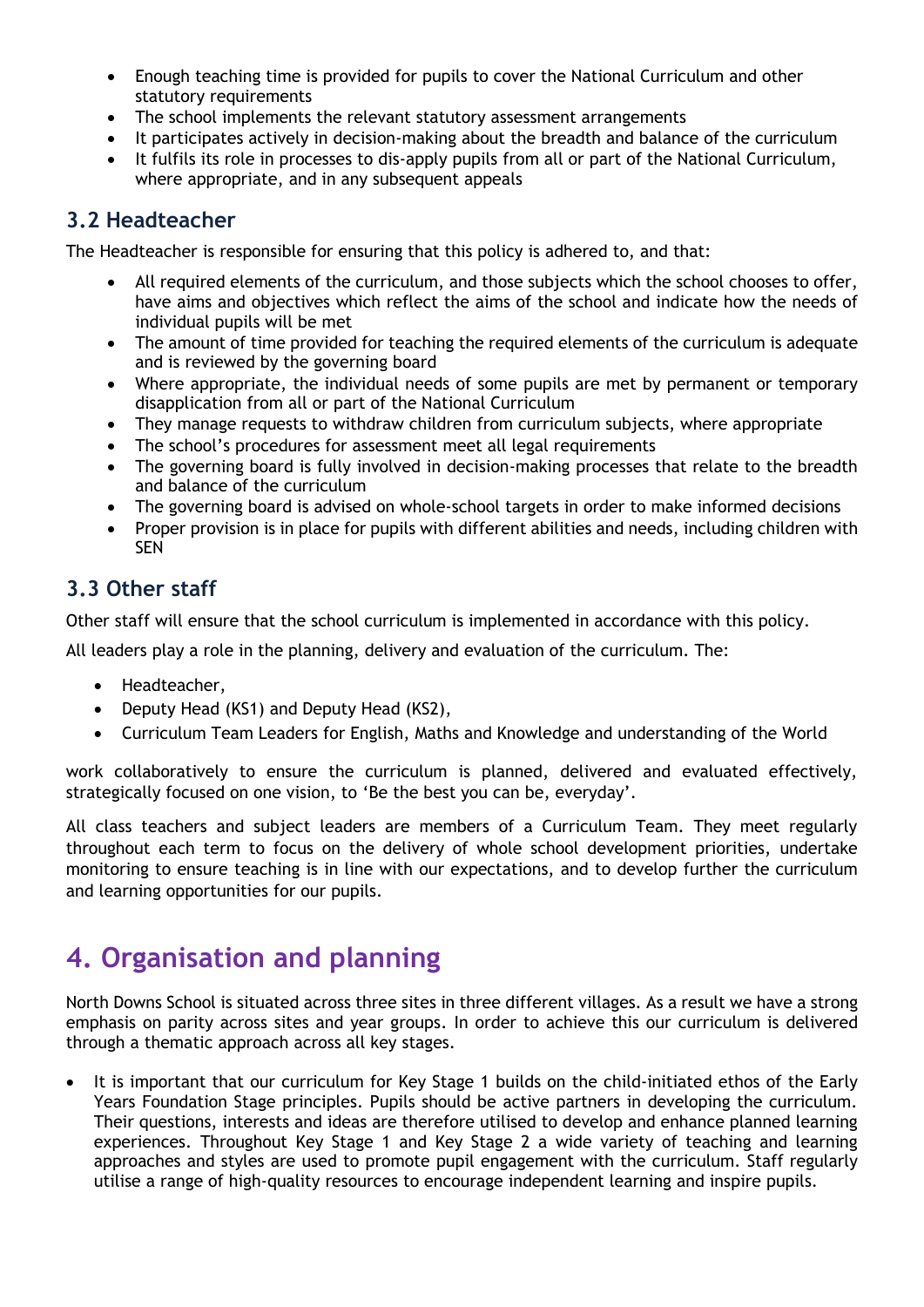- We are very fortunate to have extensive school grounds situated in the three beautiful villages. An emphasis is placed on learning outside the classroom (LOtC), our curriculum has been designed, and grounds developed, in order to utilise them creatively. Areas have been developed into outdoor learning spaces for classes to use, enabling children to have the outside environment as a context for learning. LOtC is linked to each of the themes and topics covered across the school, with the children completing an Outdoor Learning passport during their time at North Downs.
- As part of the process of designing the curriculum for each half-term, staff will consider how our school values of Responsibility, Kindness, Collaboration, Determination, Creativity and Trust are incorporated into and lived out through the teaching and learning.

**The curriculum** provided for our pupils will cover the following National Curriculum subjects:

English Maths Science Art and Design Computing Design Technology Geography History Music PE RE (for which we follow the Surrey agreed syllabus) Languages (French) (in Key Stage 2) PSHE, including Relationships and Health Education (for which we use Jigsaw)

We aim to activate the pupils' learning in these subjects in innovative, creative and exciting ways. We firmly believe that this should be balanced within both the whole National Curriculum and the wider school curriculum.

#### **Spiritual, Moral, Social and Cultural**

- There are numerous opportunities for supporting the pupils' SMSC development through all areas of the curriculum. Spiritual development is promoted through RE sessions, a range of Collective **Worships**
- Social development is promoted through a wide range of collaborative learning experiences and opportunities for play, PSHE, Pupil Voice Groups and community events.
- See our EYFS policy for information on how our early years curriculum is delivered.

### **5. Inclusion**

Teachers set high expectations for all pupils. They will use appropriate assessment to set ambitious targets and plan challenging work for all groups, including:

- More able pupils
- Pupils with low prior attainment
- Pupils from disadvantaged backgrounds
- Pupils with SEN
- Pupils with English as an additional language (EAL)

Teachers will plan lessons so that pupils with SEN and/or disabilities can study every National Curriculum subject, wherever possible, and ensure that there are no barriers to every pupil achieving.

Teachers will also take account of the needs of pupils whose first language is not English. Lessons will be planned so that teaching opportunities help pupils to develop their English, and to support pupils to take part in all subjects.